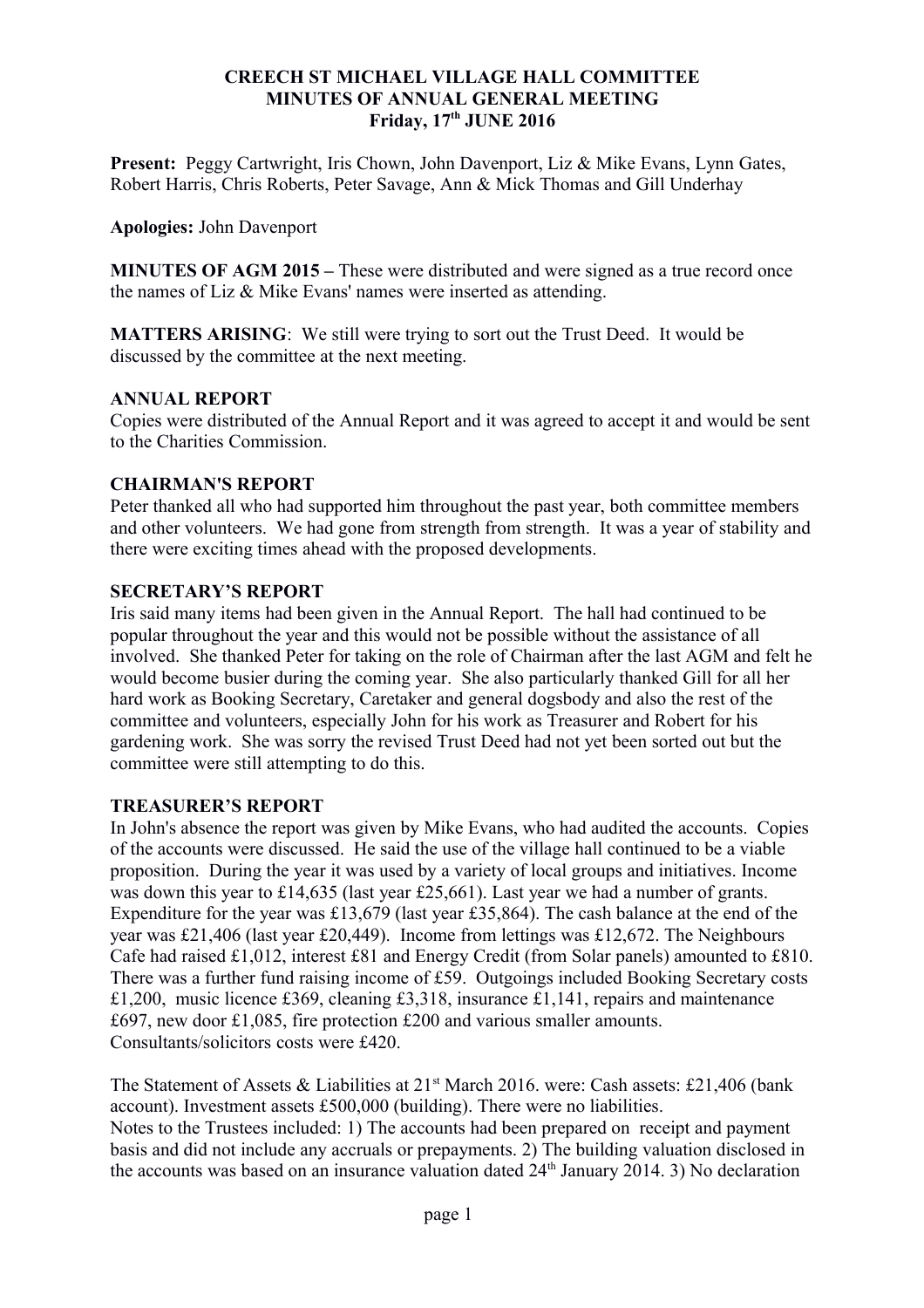had been made to HM Revenue and Customs for "fees" paid. All had been treated on an invoice type basis. As such declaration to HM Customs and Excise were left to the individual. Mick was thanked for giving the report in John's absence.

# **BOOKING SECRETARY'S REPORT**

Gill distributed copies of her report. She stated that over the year things had remained stable with little change in the amount of bookings we received. Some additional clubs had tried to start up but due to lack of interest had to fold. She was, however, delighted that Taekwando classes had resumed after a break of 18 months. There had been several large bookings during the year with an Alfa Course for eight weeks and Barnardos had a six week's course. The new fish and chip bar, which utilised the car park on a weekly basis, was proving a success. There were only a few outstanding accounts to be settled and on the whole payments were received regularly. The Upper Committee Room still remained a 'white elephant'. Gill believed it was due to the fact that it did not have disabled access nor its own kitchen facilities. She had been assisting Iris with paperwork for Hallmarks 2 and 3, with inspections due in July. It was hoped that we would have as much success as we had previously with Hallmark 1.

# **CARETAKER'S REPORT**

Gill had also written a Caretaker's Report. She stated that over the last 12 months the hall had seen a lot of traffic, which was good for the income of the hall but came at a cost to the wear and tear of the building and contents. She was delighted there had not been any major of vandalism this year and no major faults. Our most expensive outlay was that of replacing the fire alarm system, which had completely failed. She referred to the possibility of replacing the present mode of key collection by a code but feared it might put off regular hall users and asked for suggestions. She recorded a vote of thanks to Robert Harris for the sterling work done on the gardens surrounding the hall and especially his work in cutting back the trees at the end of the car park. A full inventory of the equipment held in the hall was currently being updated ready for the Hallmark inspection and a big clean up day planned. She complimented Judy Sweeting who had taken on the task of cleaning the hall during the week and Margaret Dodden at the weekends. Unfortunately however there were some difficulties during some weekends as Margaret needed to fit in her cleaning with another job. There had been problems with with the wall socket near the tea urn, which had now been replaced. Gill drew attention to a small hole in the stair carpet leading up to the first floor and felt we needed to keep an eye on it as it might have to be replaced at some time. Gill was thanked for her two reports.

# **DISBANDING OF COMMITTEE**

It was stated that the committee was now disbanded and that a new committee should be formed.

# **NAMES OF REPRESENTATIVE MEMBERS**

Political representative: Iris Chown Creech Sequence Dance Club: Vacancy Scout Group: Vacancy Parish Church: Liz Evans and Robert Harris CARDS: Vacancy Badminton Club: Vacancy

# **NOMINATIONS FOR ELECTED MEMBERS**

Lynne Gates, Chris Roberts and Peter Savage were nominated to serve on the committee. Peggy Cartwright was nominated as Bowling Club & Pop In representative. It was proposed,